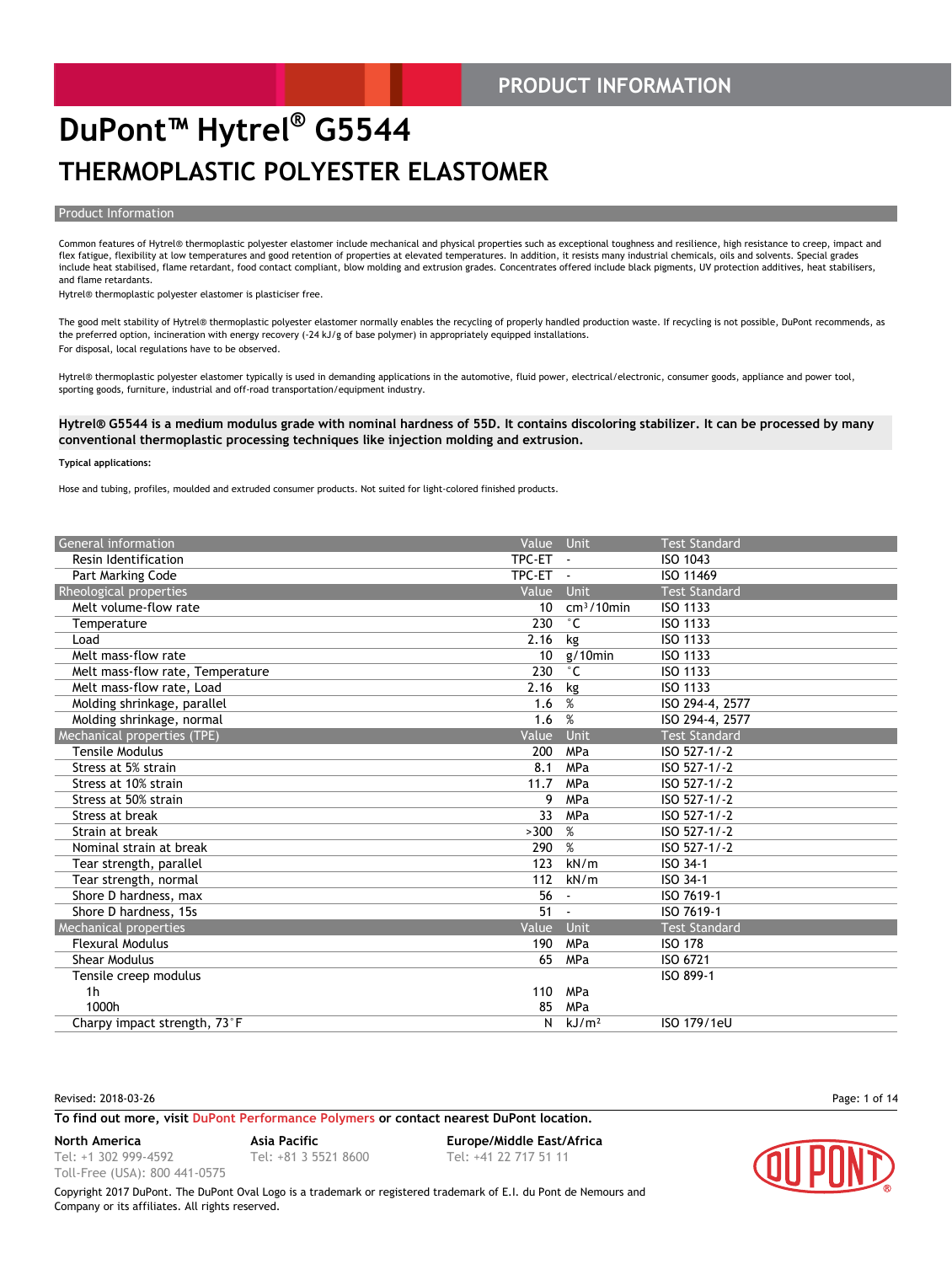| Charpy notched impact strength              |            |                        | ISO 179/1eA          |
|---------------------------------------------|------------|------------------------|----------------------|
| $73^{\circ}$ F                              | $90^{[P]}$ | kJ/m <sup>2</sup>      |                      |
| $-22^{\circ}F$                              | 45         | kJ/m <sup>2</sup>      |                      |
| $-40^{\circ}$ F                             |            | 14 $kJ/m2$             |                      |
| Tensile notched impact strength, 73°F       | 285        | kJ/m <sup>2</sup>      | ISO 8256/1           |
| Brittleness temperature                     | -61        | $^\circ$ C             | <b>ISO 974</b>       |
| Izod notched impact strength                |            |                        | ISO 180/1A           |
| $73^{\circ}$ F                              | 64         | kJ/m <sup>2</sup>      |                      |
| $-40°$ F                                    |            | $27$ kJ/m <sup>2</sup> |                      |
| P: Partial Break                            |            |                        |                      |
| Thermal properties                          | Value      | Unit                   | <b>Test Standard</b> |
| Melting temperature, 18°F/min               | 214        | $^{\circ}$ C           | ISO 11357-1/-3       |
|                                             | $-35$      | $^{\circ}$ C           | ISO 11357-1/-2       |
| Glass transition temperature, 18°F/min      | 77         | $^{\circ}$ C           | ISO 75-1/-2          |
| Temp. of deflection under load, 65 psi      | 190        | $^{\circ}$ C           | ISO 306              |
| Vicat softening temperature, 90°F, 2 lbf    |            |                        |                      |
| Coeff. of linear therm. expansion, parallel |            | 210 E-6/K              | ISO 11359-1/-2       |
| Coeff. of linear therm. expansion           |            |                        | ISO 11359-1/-2       |
| normal                                      | 180        | $E-6/K$                |                      |
| Normal, -40-23°C                            |            | 160 E-6/K              |                      |
| Parallel, -40-23°C                          |            | 190 E-6/K              |                      |
| Thermal conductivity of melt                |            | $0.15$ W/(m K)         | $\omega$             |
| Spec. heat capacity of melt                 |            | 2110 J/(kg K)          | $\blacksquare$       |
| Eff. thermal diffusivity                    | $5.44E-8$  | $m^2/s$                | $\sim$               |
| RTI, electrical                             |            |                        | <b>UL 746B</b>       |
| 30mil                                       | 50         | °С                     |                      |
| 60mil                                       | 50         | $^{\circ}$ C           |                      |
| 120mil                                      | 50         | ۰c                     |                      |
| RTI, impact                                 |            |                        | <b>UL 746B</b>       |
| 30mil                                       | 50         | ۰c                     |                      |
| 60mil                                       | 50         | $^{\circ}$ C           |                      |
| 120mil                                      | 50         | $^{\circ}$ C           |                      |
| RTI, strength                               |            |                        | <b>UL 746B</b>       |
| 30mil                                       | 50         | ۰c                     |                      |
| 60mil                                       | 50         | $^{\circ}$ C           |                      |
| 120mil                                      | 50         | ۰c                     |                      |
| Flammability                                | Value      | Unit                   | <b>Test Standard</b> |
| Burning Behav. at 60mil nom. thickn.        | HB         | class                  | IEC 60695-11-10      |
| Thickness tested                            | 1.5        | mm                     | IEC 60695-11-10      |
| UL recognition                              | yes        | $\blacksquare$         | <b>UL 94</b>         |
| Burning Behav. at thickness h               | HB         | class                  | IEC 60695-11-10      |
| Thickness tested                            | 3          | mm                     | IEC 60695-11-10      |
| UL recognition                              | yes        | $\blacksquare$         | <b>UL 94</b>         |
|                                             | 19         | %                      | ISO 4589-1/-2        |
| Oxygen index<br>Flammability, 3.0mm         | HB         | $\sim$                 |                      |
| <b>FMVSS Class</b>                          | B          |                        | IEC 60695-11-10      |
|                                             |            |                        | ISO 3795 (FMVSS 302) |
| Burning rate, Thickness 1 mm                |            | 25 mm/min              | ISO 3795 (FMVSS 302) |
| <b>Electrical properties</b>                | Value Unit |                        | <b>Test Standard</b> |
| Relative permittivity                       |            |                        | IEC 62631-2-1        |
| 100Hz                                       | $5 -$      |                        |                      |
| 1MHz                                        | $4.5 -$    |                        |                      |
| Dissipation factor                          |            |                        | IEC 62631-2-1        |
| 100Hz                                       | 200 E-4    |                        |                      |
| 1MHz                                        | 400 E-4    |                        |                      |
| Volume resistivity                          |            | 3E10 Ohm*m             | IEC 62631-3-1        |
| Surface resistivity                         | 1E14       | Ohm                    | IEC 62631-3-2        |
| Electric strength                           |            | 19 kV/mm               | IEC 60243-1          |

Revised: 2018-03-26 Page: 2 of 14

Tel: +1 302 999-4592

#### **To find out more, visit [DuPont Performance Polymers](http://www.dupont.com/products-and-services/plastics-polymers-resins/thermoplastics.html) or contact nearest DuPont location.**

**North America Asia Pacific Europe/Middle East/Africa**

Toll-Free (USA): 800 441-0575 Tel: +81 3 5521 8600 Tel: +41 22 717 51 11

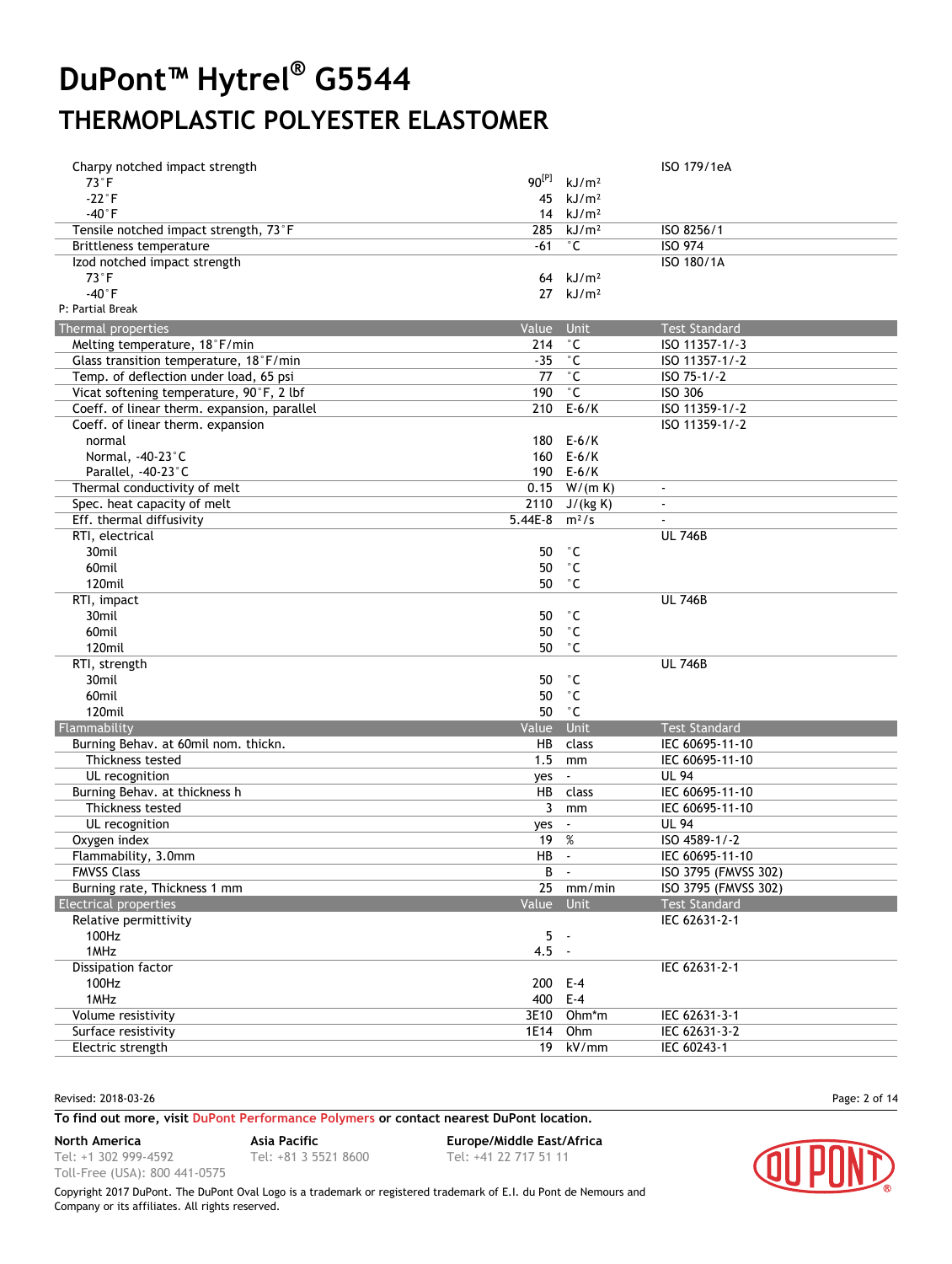| CTI, 23°C, 3.0mm                   | 600 PLC    |                   | <b>UL 746A</b>           |
|------------------------------------|------------|-------------------|--------------------------|
| Other properties                   | Value      | <b>Unit</b>       | <b>Test Standard</b>     |
| Humidity absorption, 80mil         | 0.4        | %                 | Sim. to ISO 62           |
| Water absorption, 80mil            | 2.2        | %                 | Sim. to ISO 62           |
| Density                            | 1220       | kg/m <sup>3</sup> | ISO 1183                 |
| Density of melt                    | 1050       | kg/m <sup>3</sup> |                          |
| Water Absorption, Immersion 24h    | 1.6        | %                 | Sim. to ISO 62           |
| <b>VDA Properties</b>              | Value      | Unit              | <b>Test Standard</b>     |
| Emission of organic compounds      | 26         | $\mu$ gC/g        | <b>VDA 277</b>           |
| Odor test                          | 3          | class             | <b>VDA 270</b>           |
| Fogging, G-value (condensate)      | 0.1        | mg                | ISO 6452                 |
| Injection                          | Value      | Unit              | <b>Test Standard</b>     |
| Drying Recommended                 | ves        |                   | $\blacksquare$           |
| <b>Drying Temperature</b>          | $\geq 100$ | $^{\circ}$ C      | $\overline{\phantom{a}}$ |
| Drying Time, Dehumidified Dryer    | $2 - 3$    | h                 | $\overline{\phantom{a}}$ |
| Processing Moisture Content        | ≤0.08      | %                 | $\overline{\phantom{a}}$ |
| Melt Temperature Optimum           | 240        | $^{\circ}$ C      | $\ddot{\phantom{1}}$     |
| Min. melt temperature              | 235        | ۰c                | $\ddot{\phantom{1}}$     |
| Max. melt temperature              | 260        | $^{\circ}$ C      | $\overline{\phantom{a}}$ |
| Mold Temperature Optimum           | 45         | $^{\circ}$ C      | $\overline{\phantom{a}}$ |
| Min. mold temperature              | 45         | $^{\circ}$ C      | $\blacksquare$           |
| Max. mold temperature              | 55         | $^{\circ}$ C      |                          |
| Extrusion                          | Value      | Unit              | <b>Test Standard</b>     |
| <b>Processing Moisture Content</b> | ≤ $0.06$   | %                 |                          |
| Melt Temperature Optimum           | 230        | ۰c                |                          |
|                                    |            |                   |                          |

| Characteristic |  |
|----------------|--|
|                |  |

| Processing              | • Sheet Extrusion<br>• Injection Molding<br>• Film Extrusion<br>• Other Extrusion |                             | • Casting<br>• Thermoforming |  |  |
|-------------------------|-----------------------------------------------------------------------------------|-----------------------------|------------------------------|--|--|
|                         | • Profile Extrusion                                                               | • Blow Molding              |                              |  |  |
| Delivery form           | • Pellets                                                                         |                             |                              |  |  |
| Special characteristics | • Heat stabilized or stable                                                       |                             |                              |  |  |
|                         | to heat                                                                           |                             |                              |  |  |
|                         | • North America                                                                   | • Asia Pacific              | • Near East/Africa           |  |  |
| Regional Availability   | $\bullet$ Europe                                                                  | • South and Central America | • Global                     |  |  |
|                         |                                                                                   |                             |                              |  |  |

Revised: 2018-03-26 Page: 3 of 14

Tel: +1 302 999-4592 Toll-Free (USA): 800 441-0575

#### **To find out more, visit [DuPont Performance Polymers](http://www.dupont.com/products-and-services/plastics-polymers-resins/thermoplastics.html) or contact nearest DuPont location.**

Tel: +81 3 5521 8600 Tel: +41 22 717 51 11

**North America Asia Pacific Europe/Middle East/Africa**

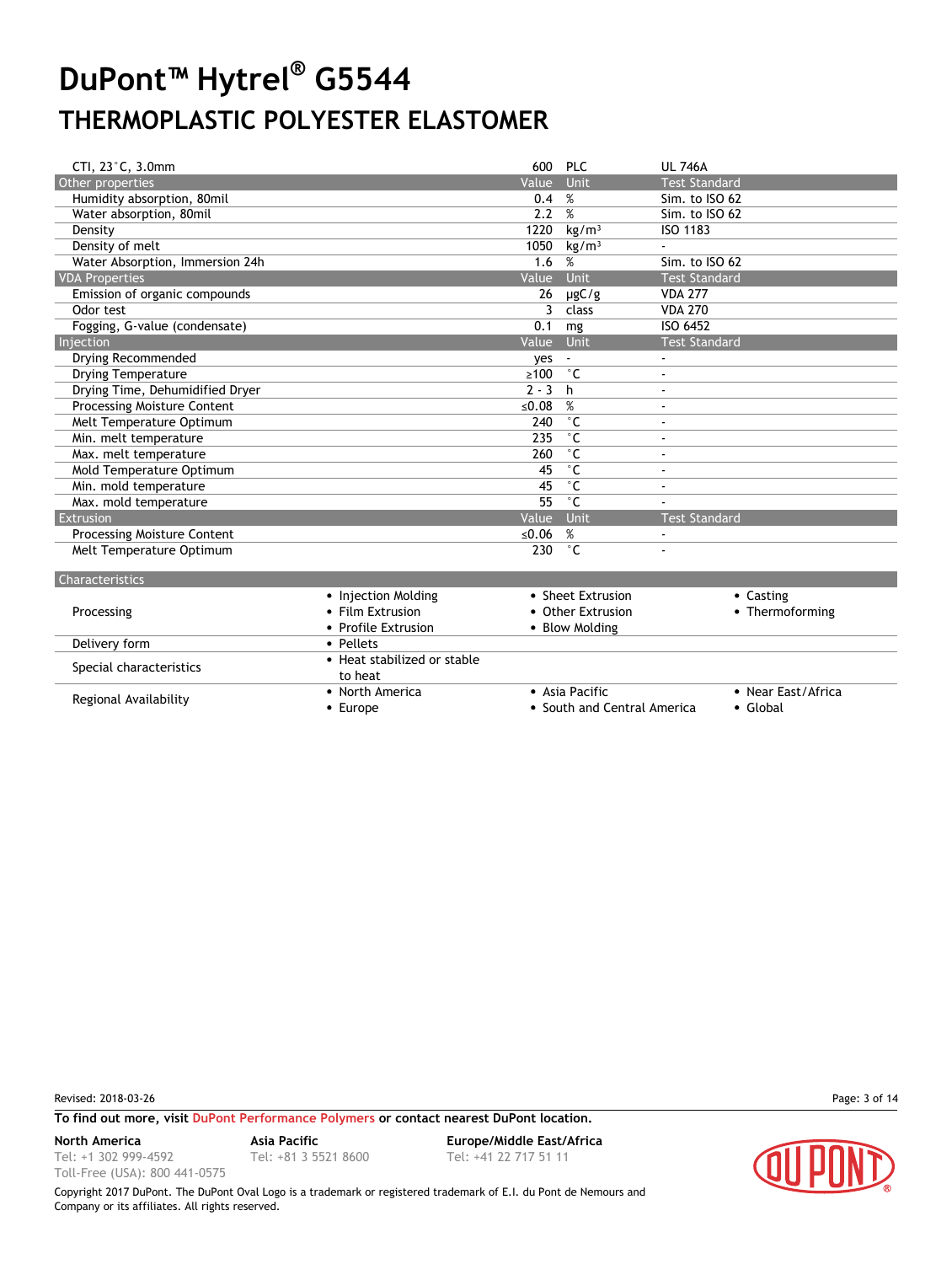Diagrams

Viscosity-shear rate



Shearstress-shear rate



Revised: 2018-03-26 Page: 4 of 14

**To find out more, visit [DuPont Performance Polymers](http://www.dupont.com/products-and-services/plastics-polymers-resins/thermoplastics.html) or contact nearest DuPont location.**

Tel: +1 302 999-4592

Toll-Free (USA): 800 441-0575

Tel: +81 3 5521 8600 Tel: +41 22 717 51 11

**North America Asia Pacific Europe/Middle East/Africa**

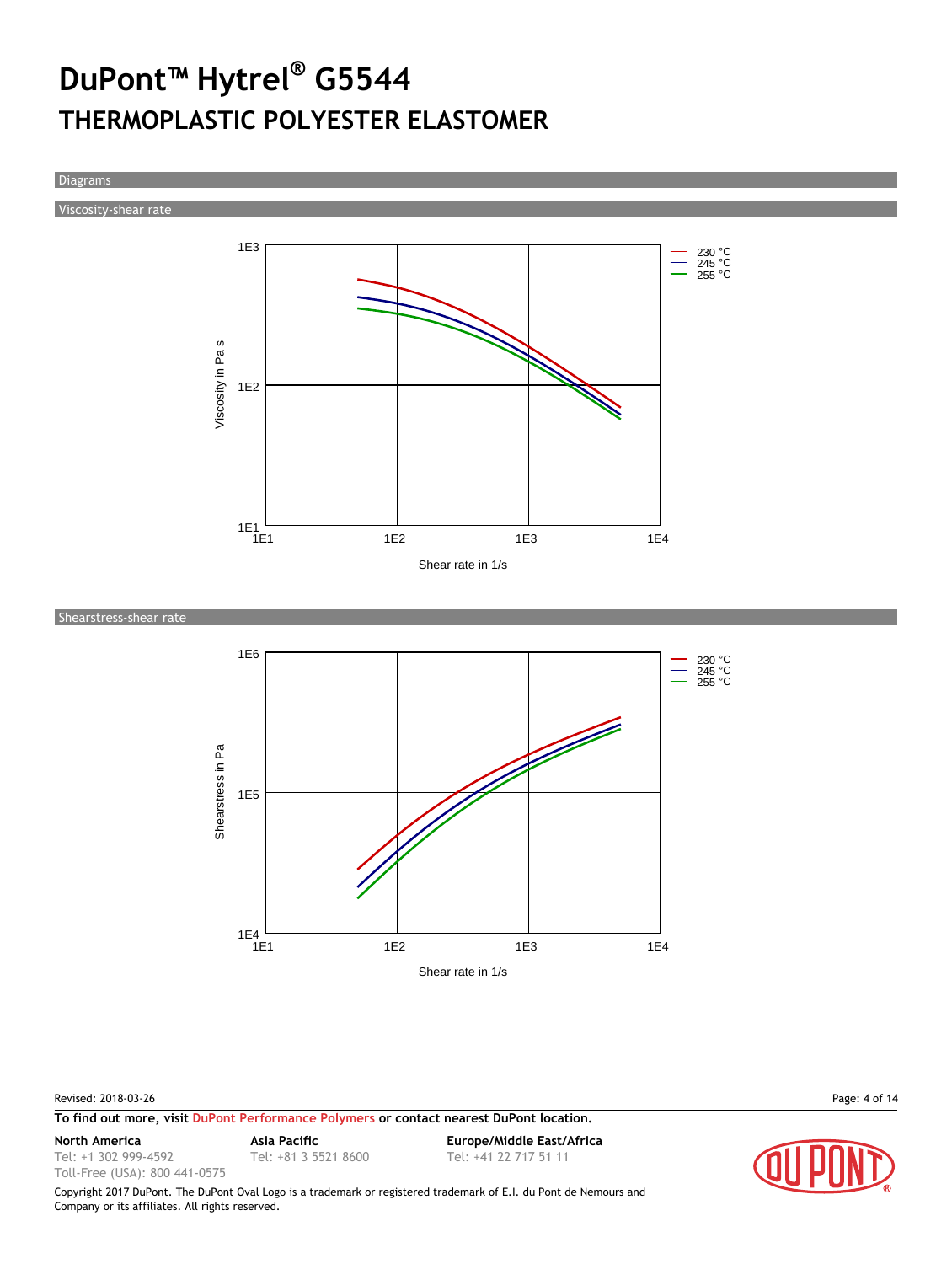Dynamic Shear modulus-temperature



Revised: 2018-03-26 Page: 5 of 14

**To find out more, visit [DuPont Performance Polymers](http://www.dupont.com/products-and-services/plastics-polymers-resins/thermoplastics.html) or contact nearest DuPont location.**

Tel: +1 302 999-4592

Toll-Free (USA): 800 441-0575

**North America Asia Pacific Europe/Middle East/Africa** Tel: +81 3 5521 8600 Tel: +41 22 717 51 11

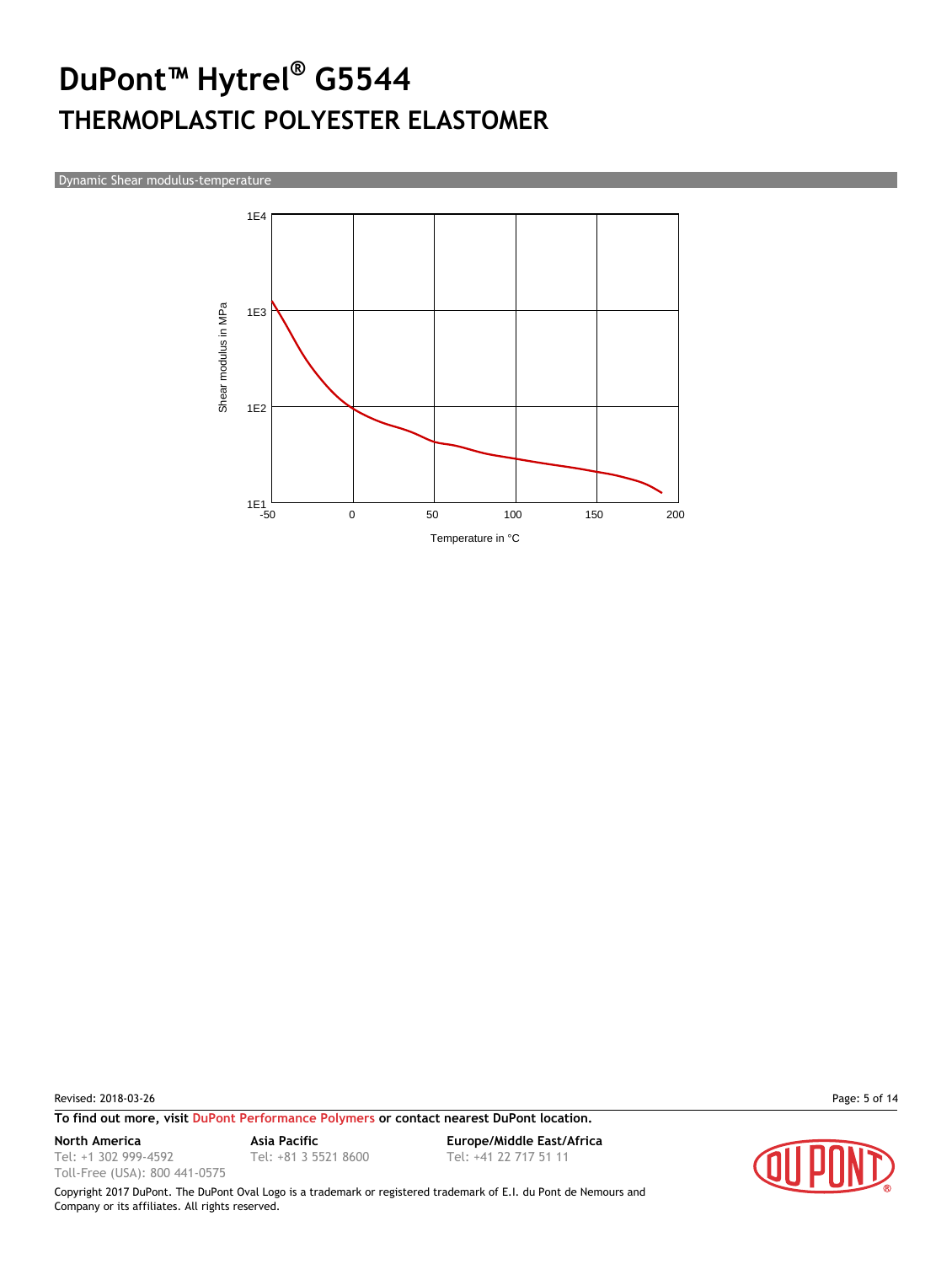Stress-strain



Revised: 2018-03-26 Page: 6 of 14

**To find out more, visit [DuPont Performance Polymers](http://www.dupont.com/products-and-services/plastics-polymers-resins/thermoplastics.html) or contact nearest DuPont location.**

Tel: +1 302 999-4592

Toll-Free (USA): 800 441-0575

**North America Asia Pacific Europe/Middle East/Africa** Tel: +81 3 5521 8600 Tel: +41 22 717 51 11

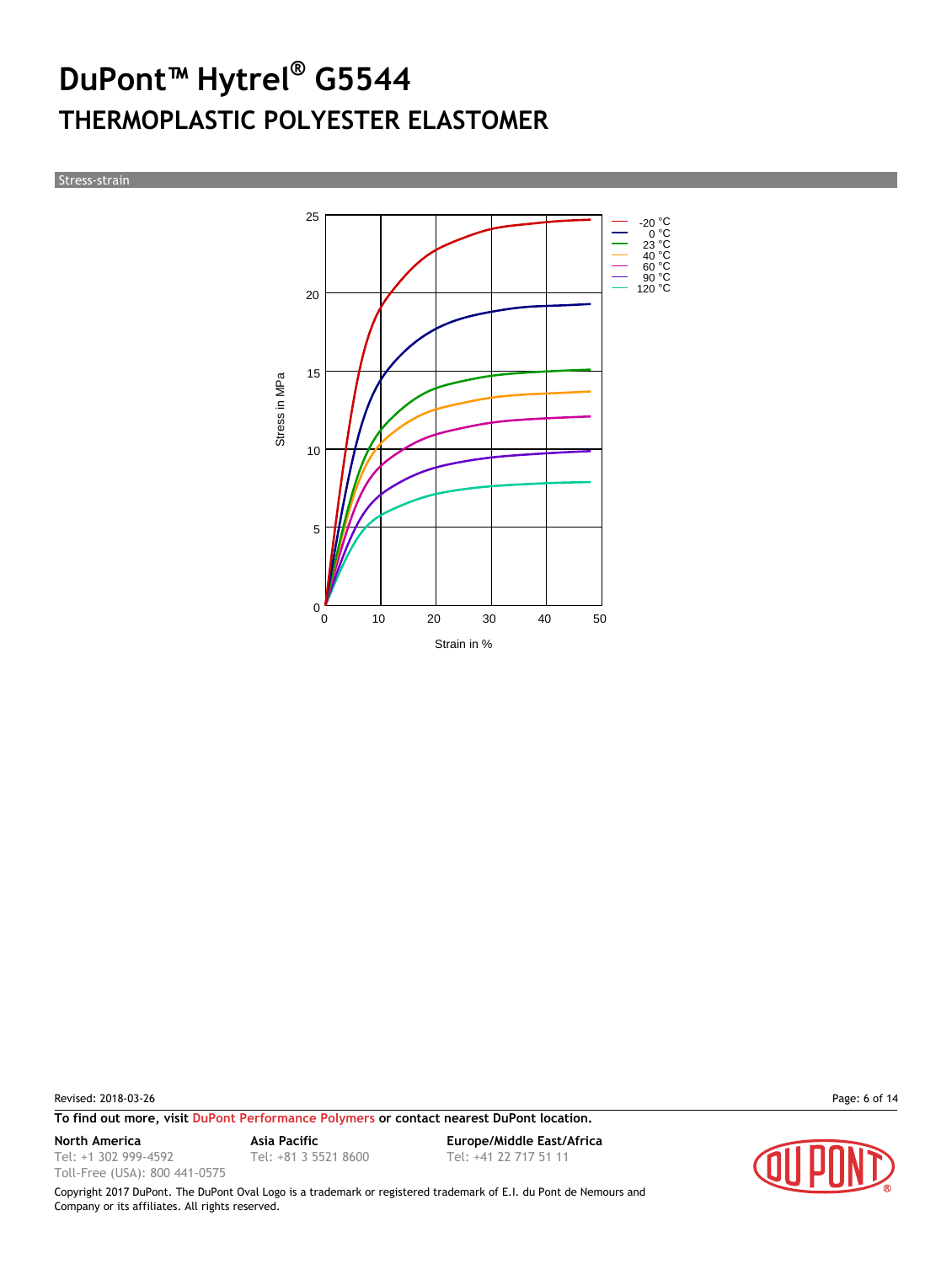Secant modulus-strain



Revised: 2018-03-26 Page: 7 of 14

**To find out more, visit [DuPont Performance Polymers](http://www.dupont.com/products-and-services/plastics-polymers-resins/thermoplastics.html) or contact nearest DuPont location.**

Tel: +1 302 999-4592 Toll-Free (USA): 800 441-0575

Tel: +81 3 5521 8600 Tel: +41 22 717 51 11

**North America Asia Pacific Europe/Middle East/Africa**

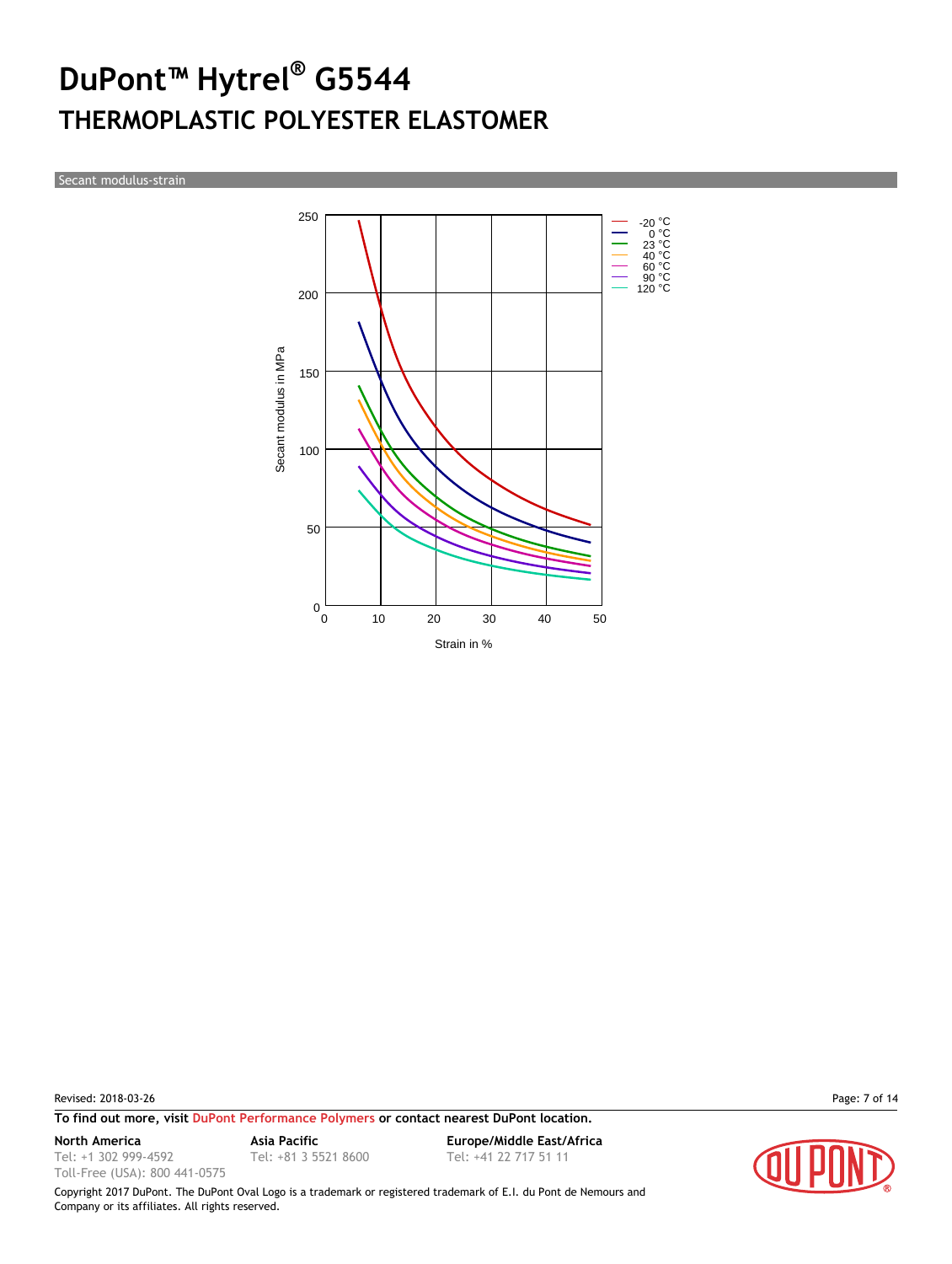Stress-strain (isochronous) 23°C



Revised: 2018-03-26 Page: 8 of 14

**To find out more, visit [DuPont Performance Polymers](http://www.dupont.com/products-and-services/plastics-polymers-resins/thermoplastics.html) or contact nearest DuPont location.**

Tel: +1 302 999-4592

Toll-Free (USA): 800 441-0575

**North America Asia Pacific Europe/Middle East/Africa** Tel: +81 3 5521 8600 Tel: +41 22 717 51 11

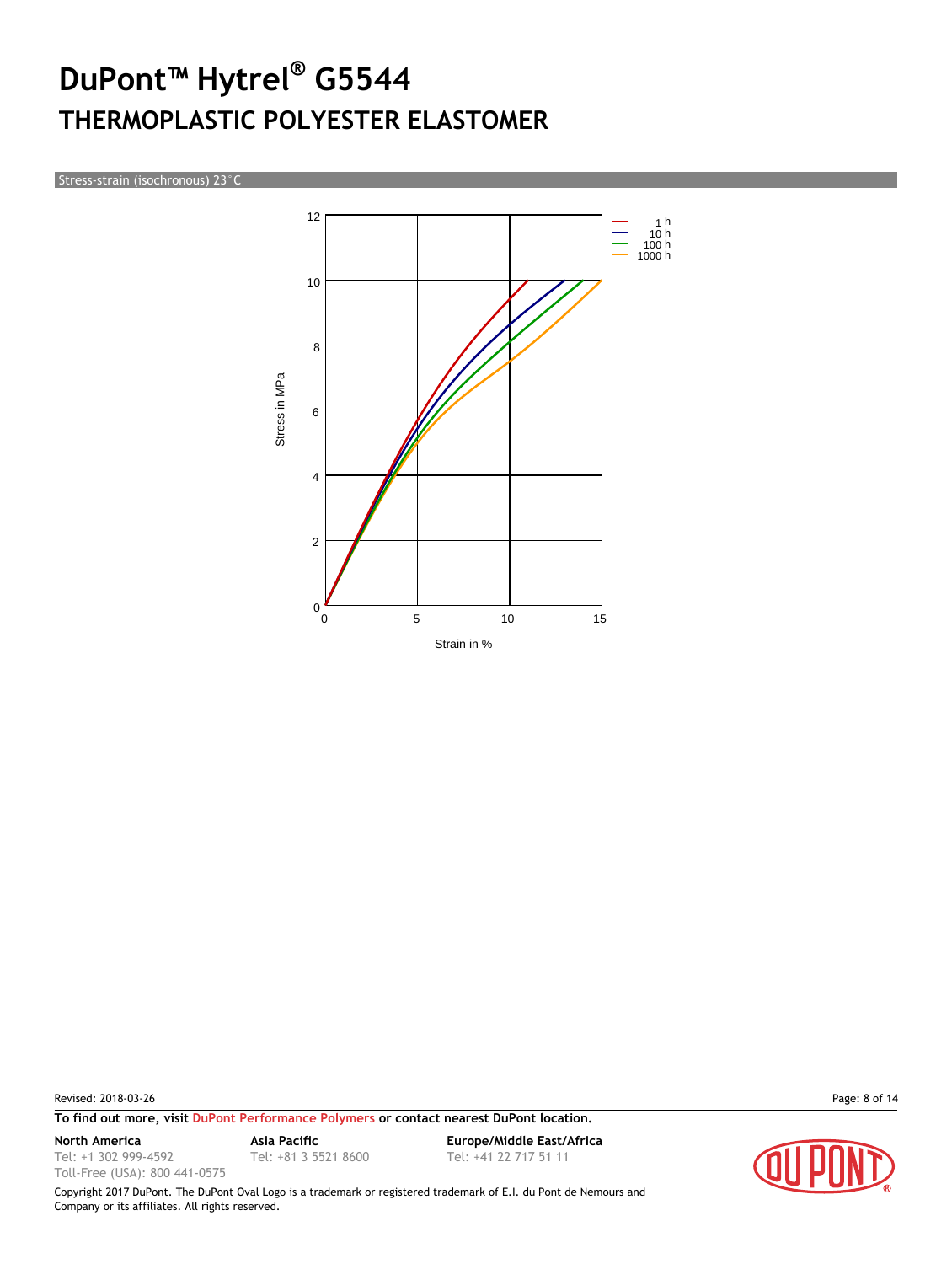Creep modulus-time 23°C



Revised: 2018-03-26 Page: 9 of 14

**To find out more, visit [DuPont Performance Polymers](http://www.dupont.com/products-and-services/plastics-polymers-resins/thermoplastics.html) or contact nearest DuPont location.**

Tel: +1 302 999-4592

Toll-Free (USA): 800 441-0575

**North America Asia Pacific Europe/Middle East/Africa** Tel: +81 3 5521 8600 Tel: +41 22 717 51 11

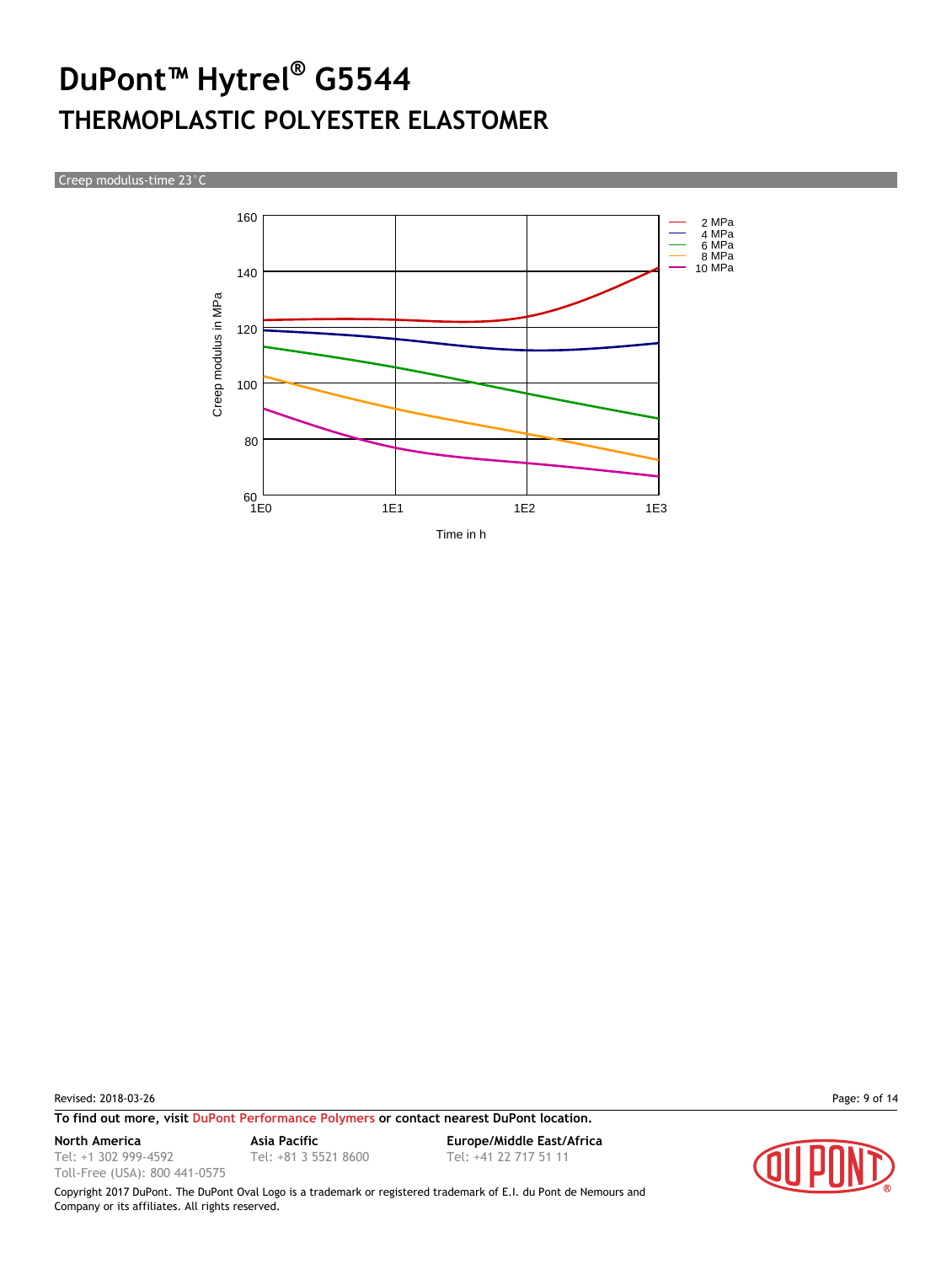Stress-strain (isochronous) 40°C



Revised: 2018-03-26 Page: 10 of 14

Tel: +1 302 999-4592 Toll-Free (USA): 800 441-0575

**To find out more, visit [DuPont Performance Polymers](http://www.dupont.com/products-and-services/plastics-polymers-resins/thermoplastics.html) or contact nearest DuPont location.**

Tel: +81 3 5521 8600 Tel: +41 22 717 51 11

**North America Asia Pacific Europe/Middle East/Africa**

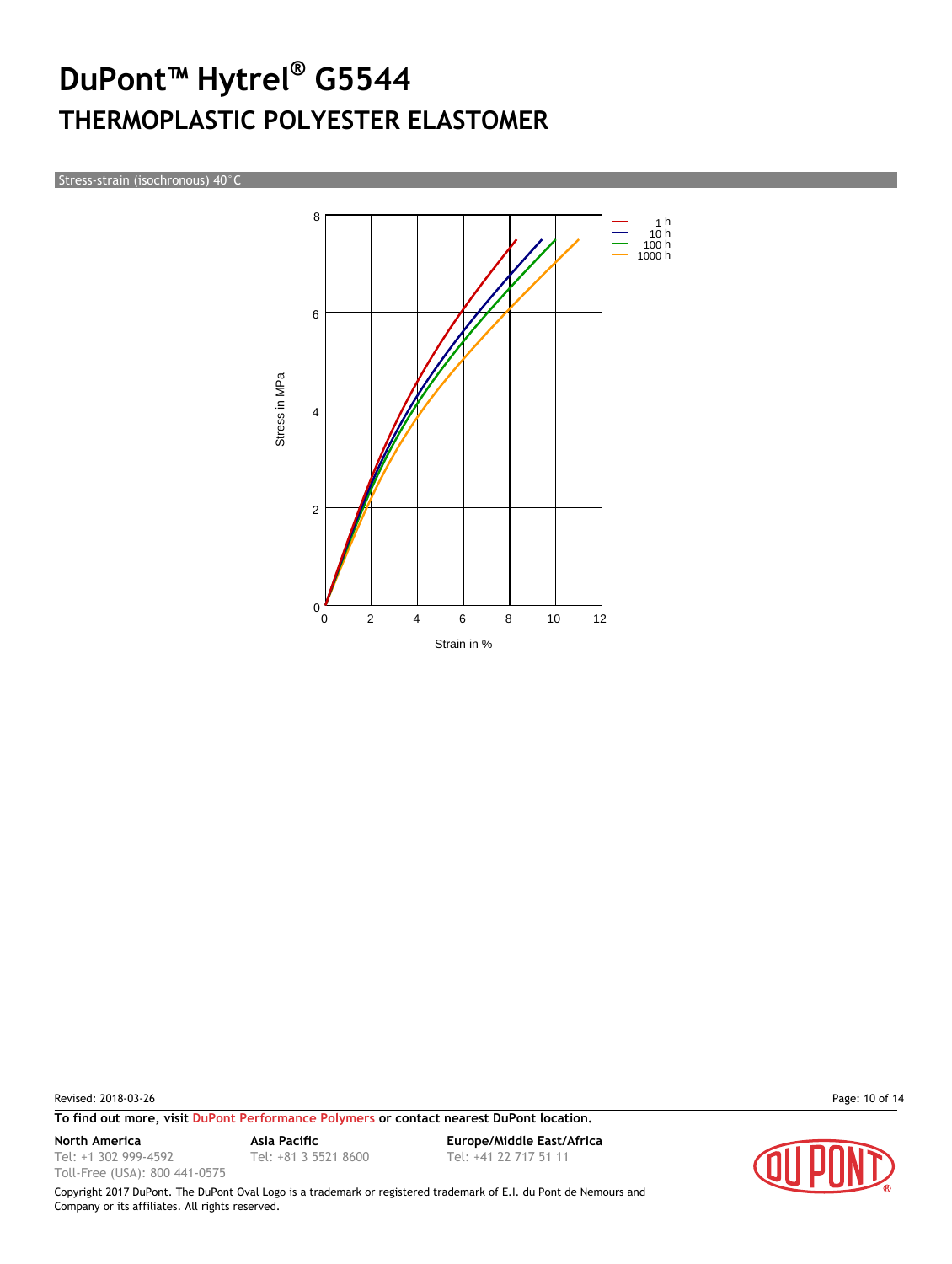Creep modulus-time 40°C



#### Specific volume-temperature (pvT)



Revised: 2018-03-26 Page: 11 of 14

**To find out more, visit [DuPont Performance Polymers](http://www.dupont.com/products-and-services/plastics-polymers-resins/thermoplastics.html) or contact nearest DuPont location.**

Tel: +1 302 999-4592

Toll-Free (USA): 800 441-0575

Tel: +81 3 5521 8600 Tel: +41 22 717 51 11

**North America Asia Pacific Europe/Middle East/Africa**

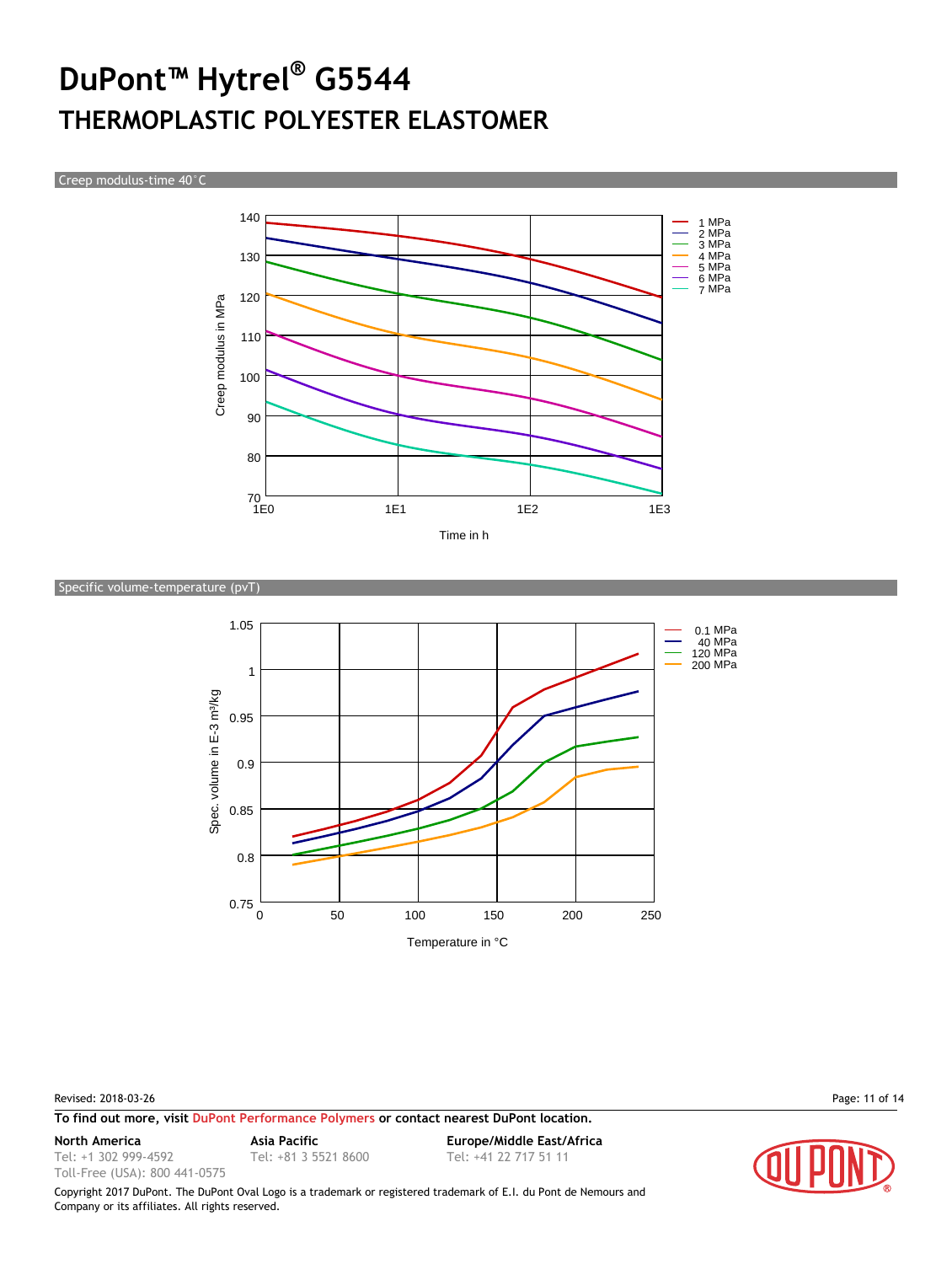#### Stress-Strain (TPE)



Revised: 2018-03-26 Page: 12 of 14

**To find out more, visit [DuPont Performance Polymers](http://www.dupont.com/products-and-services/plastics-polymers-resins/thermoplastics.html) or contact nearest DuPont location.**

Tel: +1 302 999-4592

Toll-Free (USA): 800 441-0575

**North America Asia Pacific Europe/Middle East/Africa** Tel: +81 3 5521 8600 Tel: +41 22 717 51 11

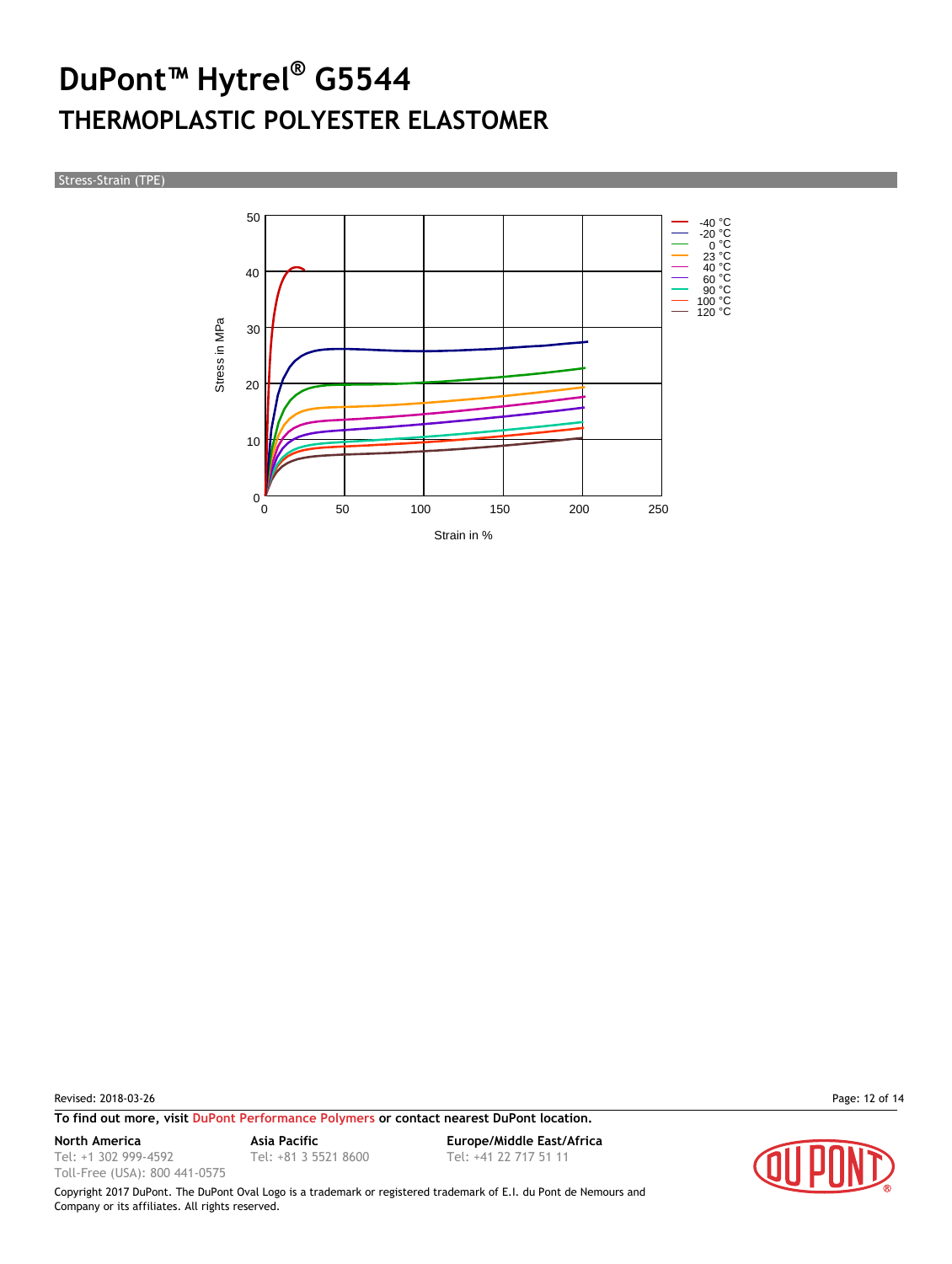|                  | <b>Chemical Media Resistance</b>          |                                                                                         |                           |                |
|------------------|-------------------------------------------|-----------------------------------------------------------------------------------------|---------------------------|----------------|
| Acids            |                                           |                                                                                         |                           |                |
| J                | Acetic Acid (5% by mass) (23°C)           |                                                                                         |                           |                |
|                  |                                           | Citric Acid solution (10% by mass) (23 $^{\circ}$ C)                                    |                           |                |
|                  | Lactic Acid (10% by mass) $(23^{\circ}C)$ |                                                                                         |                           |                |
|                  | Hydrochloric Acid (36% by mass) (23°C)    |                                                                                         |                           |                |
| XXX              | Nitric Acid (40% by mass) (23°C)          |                                                                                         |                           |                |
|                  | Sulfuric Acid (38% by mass) (23°C)        |                                                                                         |                           |                |
|                  | Sulfuric Acid (5% by mass) (23°C)         |                                                                                         |                           |                |
| $\boldsymbol{X}$ |                                           | Chromic Acid solution (40% by mass) (23 $^{\circ}$ C)                                   |                           |                |
| Bases            |                                           |                                                                                         |                           |                |
| Χ                |                                           | Sodium Hydroxide solution (35% by mass) (23 $^{\circ}$ C)                               |                           |                |
|                  |                                           | Sodium Hydroxide solution (1% by mass) (23 $^{\circ}$ C)                                |                           |                |
|                  |                                           | Ammonium Hydroxide solution (10% by mass) (23°C)                                        |                           |                |
| Alcohols         |                                           |                                                                                         |                           |                |
| J                | Isopropyl alcohol (23°C)                  |                                                                                         |                           |                |
|                  | Methanol (23°C)                           |                                                                                         |                           |                |
|                  | Ethanol $(23^{\circ}C)$                   |                                                                                         |                           |                |
|                  | Hydrocarbons                              |                                                                                         |                           |                |
|                  | n-Hexane $(23^{\circ}C)$                  |                                                                                         |                           |                |
|                  | Toluene (23°C)                            |                                                                                         |                           |                |
|                  | iso-Octane $(23^{\circ}C)$                |                                                                                         |                           |                |
| Ketones          |                                           |                                                                                         |                           |                |
| Х                | Acetone (23°C)                            |                                                                                         |                           |                |
| Ethers           |                                           |                                                                                         |                           |                |
| X                | Diethyl ether (23°C)                      |                                                                                         |                           |                |
| Mineral oils     |                                           |                                                                                         |                           |                |
|                  | SAE 10W40 multigrade motor oil (23°C)     |                                                                                         |                           |                |
|                  |                                           | SAE 10W40 multigrade motor oil (130°C)                                                  |                           |                |
|                  | SAE 80/90 hypoid-gear oil (130°C)         |                                                                                         |                           |                |
|                  | Insulating Oil $(23^{\circ}C)$            |                                                                                         |                           |                |
|                  | <b>Standard Fuels</b>                     |                                                                                         |                           |                |
| Х                | ISO 1817 Liquid 1 - E5 (60°C)             |                                                                                         |                           |                |
|                  | ISO 1817 Liquid 2 - M15E4 (60°C)          |                                                                                         |                           |                |
| XXX              | ISO 1817 Liquid 3 - M3E7 (60°C)           |                                                                                         |                           |                |
|                  | ISO 1817 Liquid 4 - M15 (60°C)            |                                                                                         |                           |                |
|                  |                                           | Standard fuel without alcohol (pref. ISO 1817 Liquid C) (23°C)                          |                           |                |
|                  |                                           | Standard fuel with alcohol (pref. ISO 1817 Liquid 4) (23°C)                             |                           |                |
|                  |                                           |                                                                                         |                           |                |
|                  | Revised: 2018-03-26                       | To find out more, visit DuPont Performance Polymers or contact nearest DuPont location. |                           | Page: 13 of 14 |
|                  | North America                             | Asia Pacific                                                                            | Europe/Middle East/Africa |                |
|                  | Tel: +1 302 999-4592                      | Tel: +81 3 5521 8600                                                                    | Tel: +41 22 717 51 11     |                |
|                  | Toll-Free (USA): 800 441-0575             |                                                                                         |                           |                |